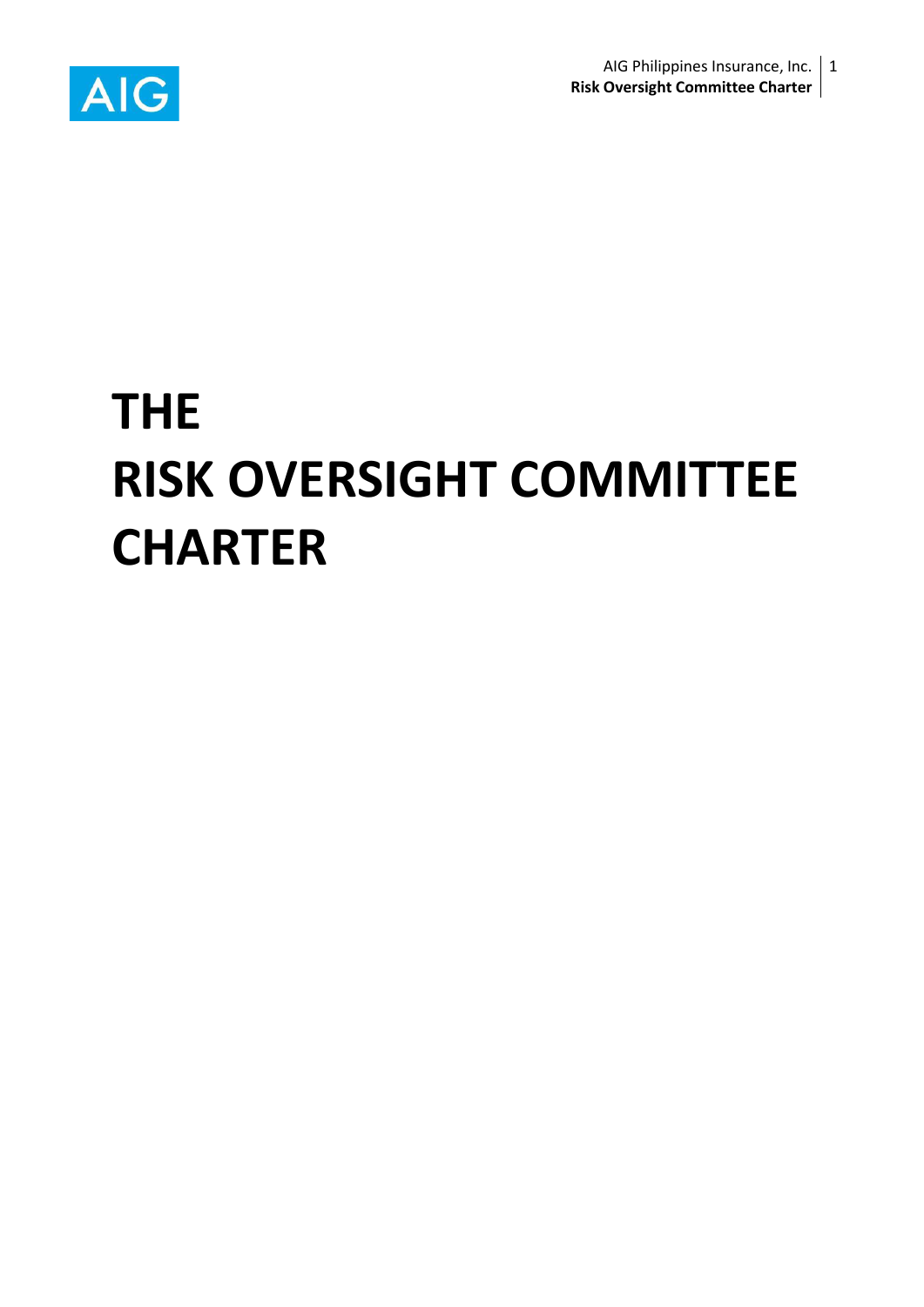### **1. Purpose**

The Risk Oversight Committee ("Committee) of the Board of Directors ("Board") of AIG Philippines Insurance, Inc. ("Company") shall have the following purpose:

- (a) To assist the Board in fulfilling its corporate goals and risk management responsibilities.
- (b) To provide independent analysis, evaluation, and recommendations on the Company's existing internal controls and processes and shall assess the effectiveness and adequacy of its risk management.
- (c) To assist management in its business decision making and extend support in order to make informed decisions on the extent and types of risks taken by the business units and by the Company as a whole.

## **2. Composition and Term of Office**

- 2.1 The Committee shall be composed of at least three (3) members of the Board, one (1) of whom shall be an independent member and the Compliance and Risk Officer of the Company.
- 2.2 The Chairman and members of the Committee shall be elected by the Board at the annual stockholder's meeting each year and shall serve until their successors are determined at the next annual stockholder's meeting following their election.

### **3. Authority**

The Committee shall have the following authorities:

3.1 To examine and review records, accounts, files, and documentations.

3.2 To review the Company's internal processes and controls, and oversee its compliance with applicable laws and regulations as well as the Company's policies and internal regulations;